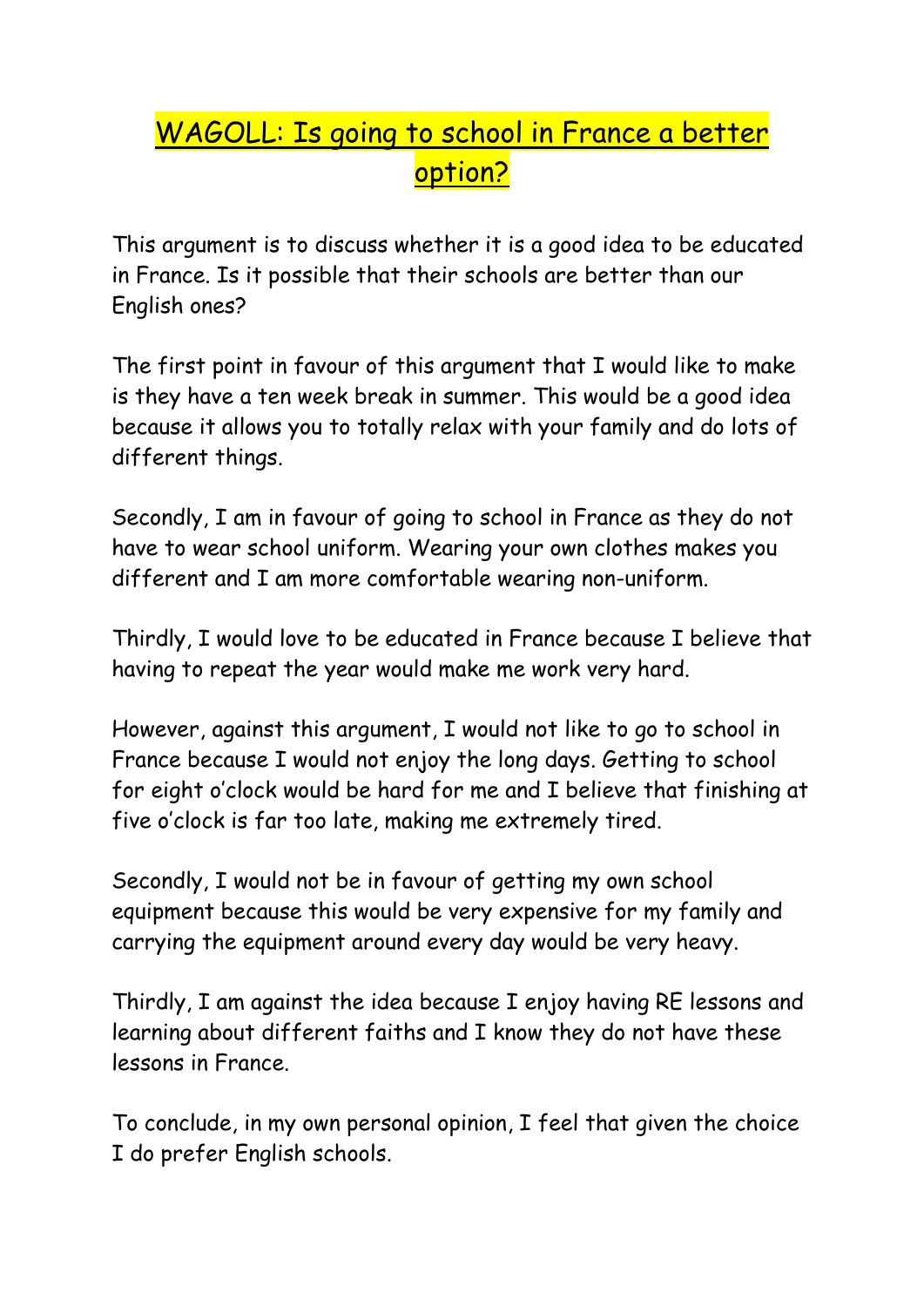Would you like to be educated in FRANCE?

Now write your own balanced argument. Listing three points for and three points against the French school system.